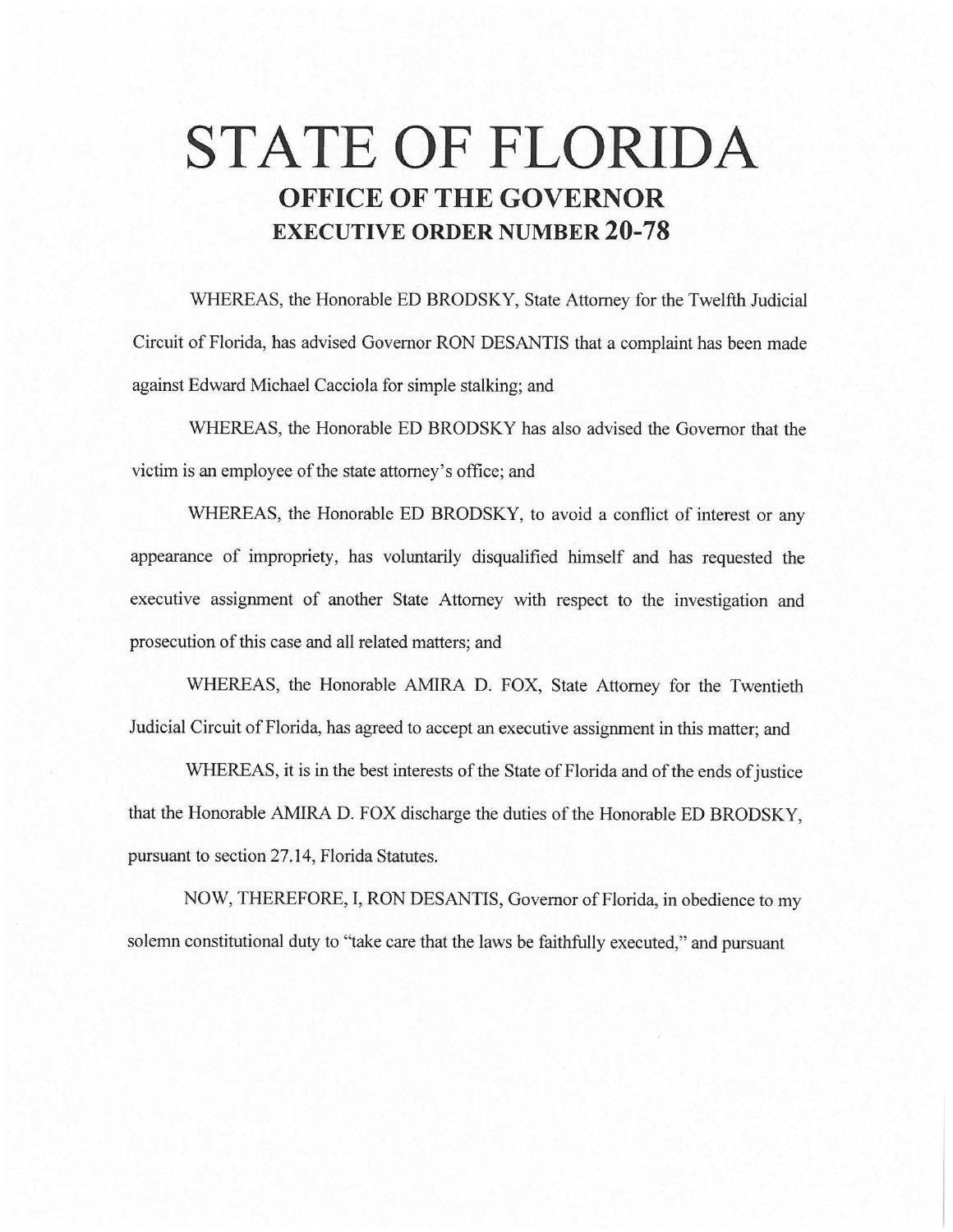to the Constitution and laws of the State of Florida, issue the following Executive Order, effective immediately:

## Section 1.

The Honorable AMIRA D. FOX, State Attorney for the Twentieth Judicial Circuit of Florida, referred to as the "Assigned State Attorney," is assigned to discharge the duties of the Honorable ED BRODSKY, State Attorney for the Twelfth Judicial Circuit of Florida, as they relate to the investigation, prosecution, and all matters related to Edward Michael Cacciola. Section 2.

The Assigned State Attorney or one or more Assistant State Attorneys and Investigators, who have been designated by the Assigned State Attorney, shall proceed immediately to the Twelfth Judicial Circuit of Florida, and are vested with the authority to perform the duties prescribed herein.

## Section 3.

All residents of the Twelfth Judicial Circuit are requested, and all public officials are directed, to cooperate and render whatever assistance is necessary to the Assigned State Attorney, so that justice may be served.

## Section 4.

The period of this Executive Assignment shall be for one (1) year, to and including March 23, 2021.